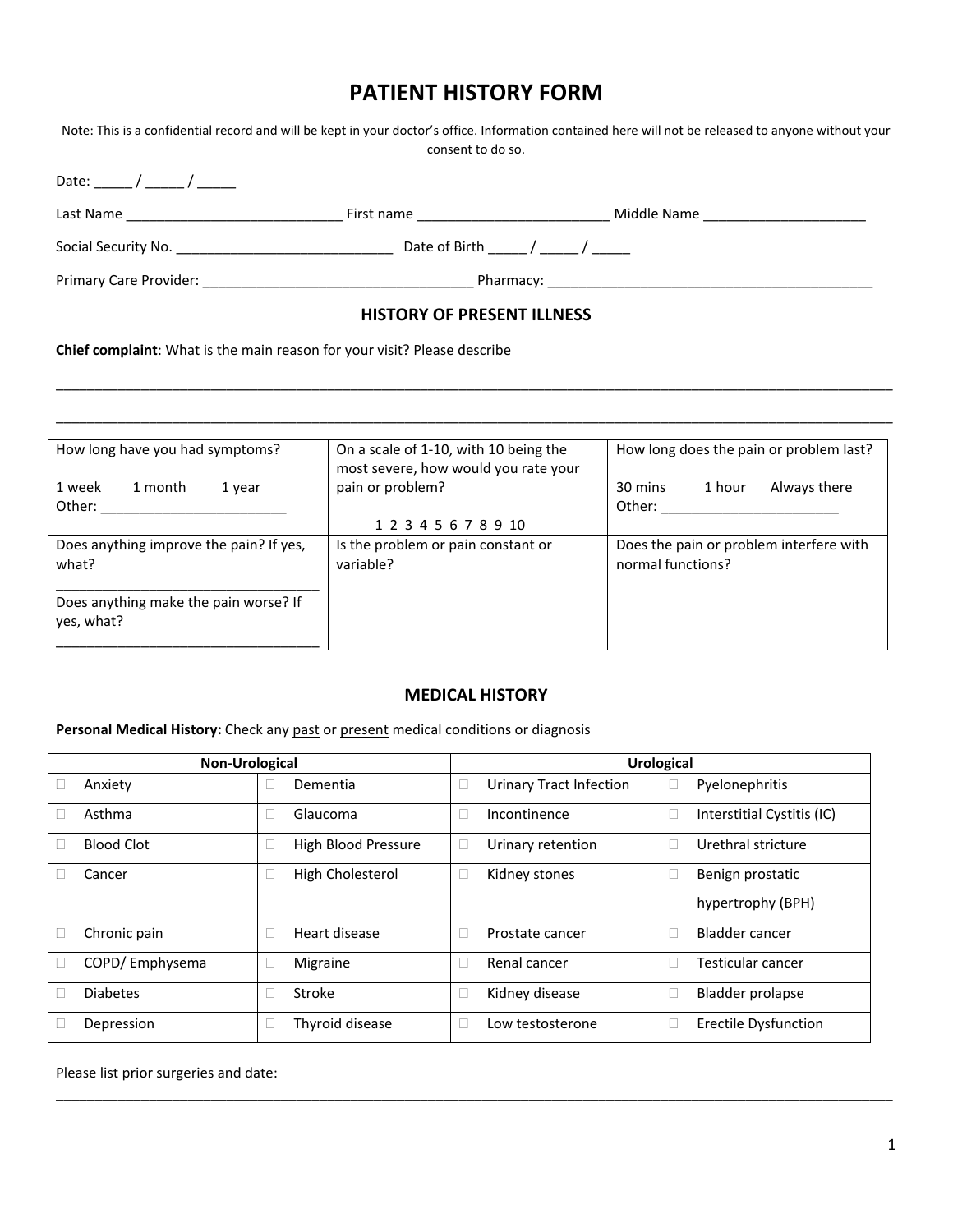| <b>For Males:</b>                                                                                                                                                                                                                                                                                                                                                              |                                            |                                                                                  |
|--------------------------------------------------------------------------------------------------------------------------------------------------------------------------------------------------------------------------------------------------------------------------------------------------------------------------------------------------------------------------------|--------------------------------------------|----------------------------------------------------------------------------------|
|                                                                                                                                                                                                                                                                                                                                                                                |                                            |                                                                                  |
| Has your PSA ever been abnormal? Yes No                                                                                                                                                                                                                                                                                                                                        |                                            | Have you had a previous prostate biopsy? Yes No                                  |
| <b>For Females:</b>                                                                                                                                                                                                                                                                                                                                                            |                                            |                                                                                  |
| When was your last pap smear and pelvic exam? $\frac{1}{\frac{1}{1-\frac{1}{1-\frac{1}{1-\frac{1}{1-\frac{1}{1-\frac{1}{1-\frac{1}{1-\frac{1}{1-\frac{1}{1-\frac{1}{1-\frac{1}{1-\frac{1}{1-\frac{1}{1-\frac{1}{1-\frac{1}{1-\frac{1}{1-\frac{1}{1-\frac{1}{1-\frac{1}{1-\frac{1}{1-\frac{1}{1-\frac{1}{1-\frac{1}{1-\frac{1}{1-\frac{1}{1-\frac{1}{1-\frac{1}{1-\frac{1}{1-\$ |                                            |                                                                                  |
| When was date of your last menstrual period? If postmenopausal, please write N/A. $\frac{1}{1-\frac{1}{2-\frac{1}{2-\frac{1}{2-\frac{1}{2-\frac{1}{2-\frac{1}{2-\frac{1}{2-\frac{1}{2-\frac{1}{2-\frac{1}{2-\frac{1}{2-\frac{1}{2-\frac{1}{2-\frac{1}{2-\frac{1}{2-\frac{1}{2-\frac{1}{2-\frac{1}{2-\frac{1}{2-\frac{1}{2-\frac{1}{2-\frac{1}{2$                               |                                            |                                                                                  |
|                                                                                                                                                                                                                                                                                                                                                                                | <b>FAMILY HISTORY &amp; SOCIAL HISTORY</b> |                                                                                  |
| <b>Family History:</b> Please list immediate family history (example: diabetes, cancer, heart disease)                                                                                                                                                                                                                                                                         |                                            |                                                                                  |
| <b>Social History:</b>                                                                                                                                                                                                                                                                                                                                                         |                                            |                                                                                  |
| Do you use tobacco products?                                                                                                                                                                                                                                                                                                                                                   |                                            | Yes ________ Former __________ No ______________ If yes, how much? _____________ |
| Do you drink alcohol?                                                                                                                                                                                                                                                                                                                                                          |                                            |                                                                                  |
|                                                                                                                                                                                                                                                                                                                                                                                |                                            |                                                                                  |
| Do you use illicit drugs?                                                                                                                                                                                                                                                                                                                                                      |                                            |                                                                                  |
| Are you sexually active?                                                                                                                                                                                                                                                                                                                                                       |                                            |                                                                                  |

\_\_\_\_\_\_\_\_\_\_\_\_\_\_\_\_\_\_\_\_\_\_\_\_\_\_\_\_\_\_\_\_\_\_\_\_\_\_\_\_\_\_\_\_\_\_\_\_\_\_\_\_\_\_\_\_\_\_\_\_\_\_\_\_\_\_\_\_\_\_\_\_\_\_\_\_\_\_\_\_\_\_\_\_\_\_\_\_\_\_\_\_\_\_\_\_\_\_\_\_\_\_\_\_\_\_\_\_

### **REVIEW OF SYSTEMS**

Do you have any of the following symptoms currently? Please **circle** yes or no.

| <b>Constitutional</b> |          | Pulmonary             |          | <b>Endocrine</b>                 |          |  |
|-----------------------|----------|-----------------------|----------|----------------------------------|----------|--|
| Fever                 | Yes / No | Cough                 | Yes / No | Excessive thirst                 | Yes / No |  |
| Chills                | Yes / No | Shortness of breath   | Yes / No | Tired/sluggish                   | Yes / No |  |
| Recent Weight loss    | Yes / No | Wheezing              | Yes / No | Too hot/ too cold                | Yes / No |  |
| Head/Neck/ENT         |          | Gastrointestinal      |          | Feeling weak                     | Yes / No |  |
| Headache              | Yes / No | Heartburn             | Yes / No | <b>Musculoskeletal</b>           |          |  |
| Neck pain             | Yes / No | Nausea                | Yes / No | Localized joint pain             | Yes / No |  |
| Neck stiffness        | Yes / No | Vomiting              | Yes / No | Chronic back pain                | Yes / No |  |
| Ear infection         | Yes / No | Abdominal pain        | Yes / No | <b>Neurological</b>              |          |  |
| Sore throat           | Yes / No | Diarrhea              | Yes / No | <b>Tremors</b>                   | Yes / No |  |
| Sinus problems        | Yes / No | Constipation          | Yes / No | Dizziness                        | Yes / No |  |
| Eyes                  |          | Genitourinary         |          | Sensory disturbances<br>Yes / No |          |  |
| Blurred vision        | Yes / No | Painful urination     | Yes / No | Psychological                    |          |  |
| Double vision         | Yes / No | Frequency             | Yes / No | Anxiety                          | Yes / No |  |
| <b>Cardiovascular</b> |          | Urgency               | Yes / No | Depression                       | Yes / No |  |
| Chest pain            | Yes / No | Blood in urine        | Yes / No | <b>Skin</b>                      |          |  |
| High blood pressure   | Yes / No | Incontinence          | Yes / No | Skin changes                     | Yes / No |  |
| Heart palpitations    | Yes / No | Diminished urine flow | Yes / No | Skin rash                        | Yes / No |  |
|                       |          | Urinary retention     | Yes / No | Persistent itching               | Yes / No |  |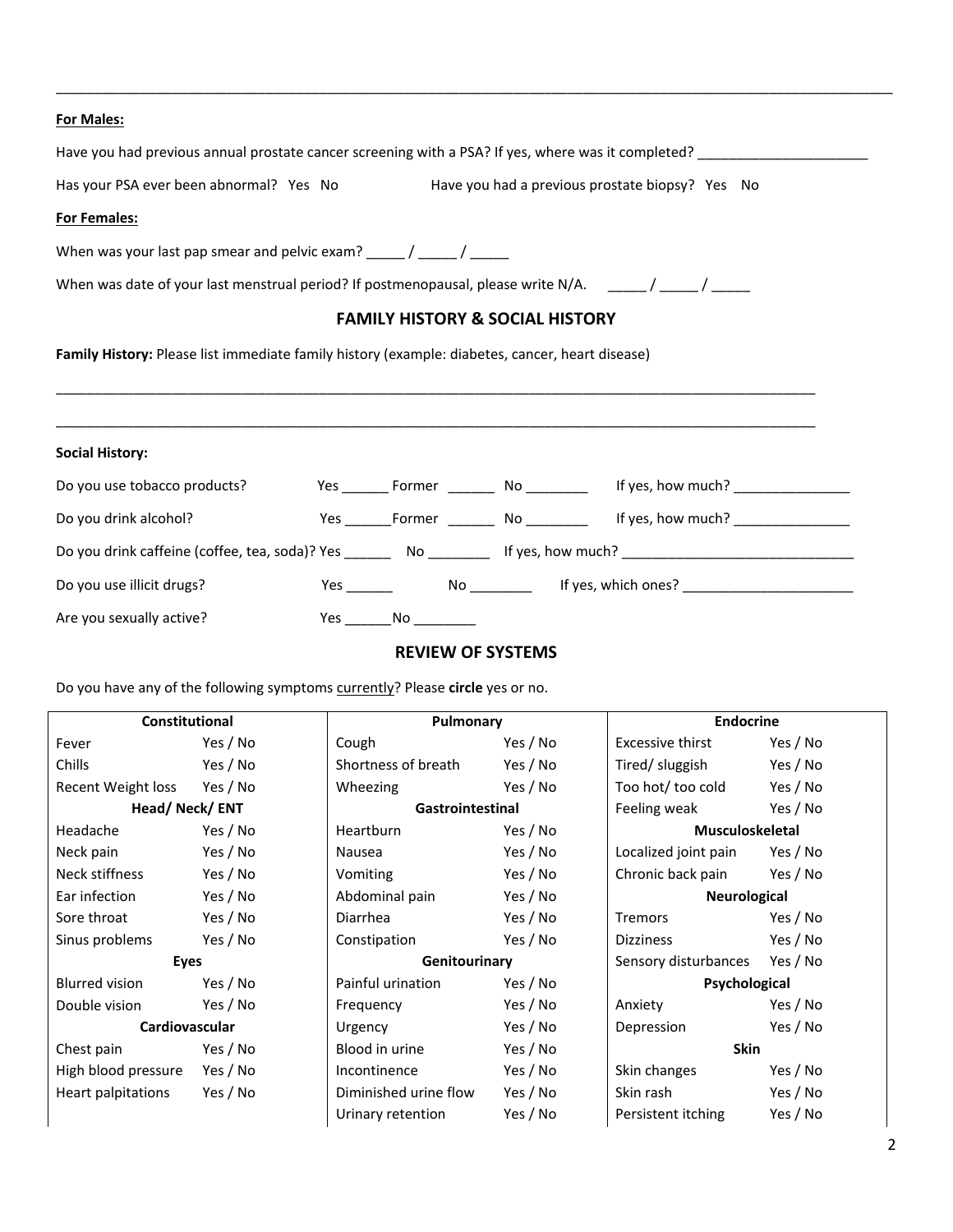|  | - -<br>Straining to urinate | Yes<br><b>No</b> |  |
|--|-----------------------------|------------------|--|
|--|-----------------------------|------------------|--|

Patient Name: \_\_\_\_\_\_\_\_\_\_\_\_\_\_\_\_\_\_\_\_\_\_\_\_\_\_\_\_ DOB: \_\_\_\_\_ / \_\_\_\_\_ / \_\_\_\_\_

## **MEDICATION LIST**

Please list all of the prescription medications, over the counter medication, and supplements that you are currently taking.

| <b>Medication Name</b> | Dosage | How many times a day it is taken |
|------------------------|--------|----------------------------------|
|                        |        |                                  |
|                        |        |                                  |
|                        |        |                                  |
|                        |        |                                  |
|                        |        |                                  |
|                        |        |                                  |
|                        |        |                                  |
|                        |        |                                  |
|                        |        |                                  |
|                        |        |                                  |
|                        |        |                                  |
|                        |        |                                  |
|                        |        |                                  |
|                        |        |                                  |
|                        |        |                                  |
|                        |        |                                  |
|                        |        |                                  |
|                        |        |                                  |
|                        |        |                                  |
|                        |        |                                  |
|                        |        |                                  |
|                        |        |                                  |
|                        |        |                                  |
|                        |        |                                  |
|                        |        |                                  |
|                        |        |                                  |
|                        |        |                                  |